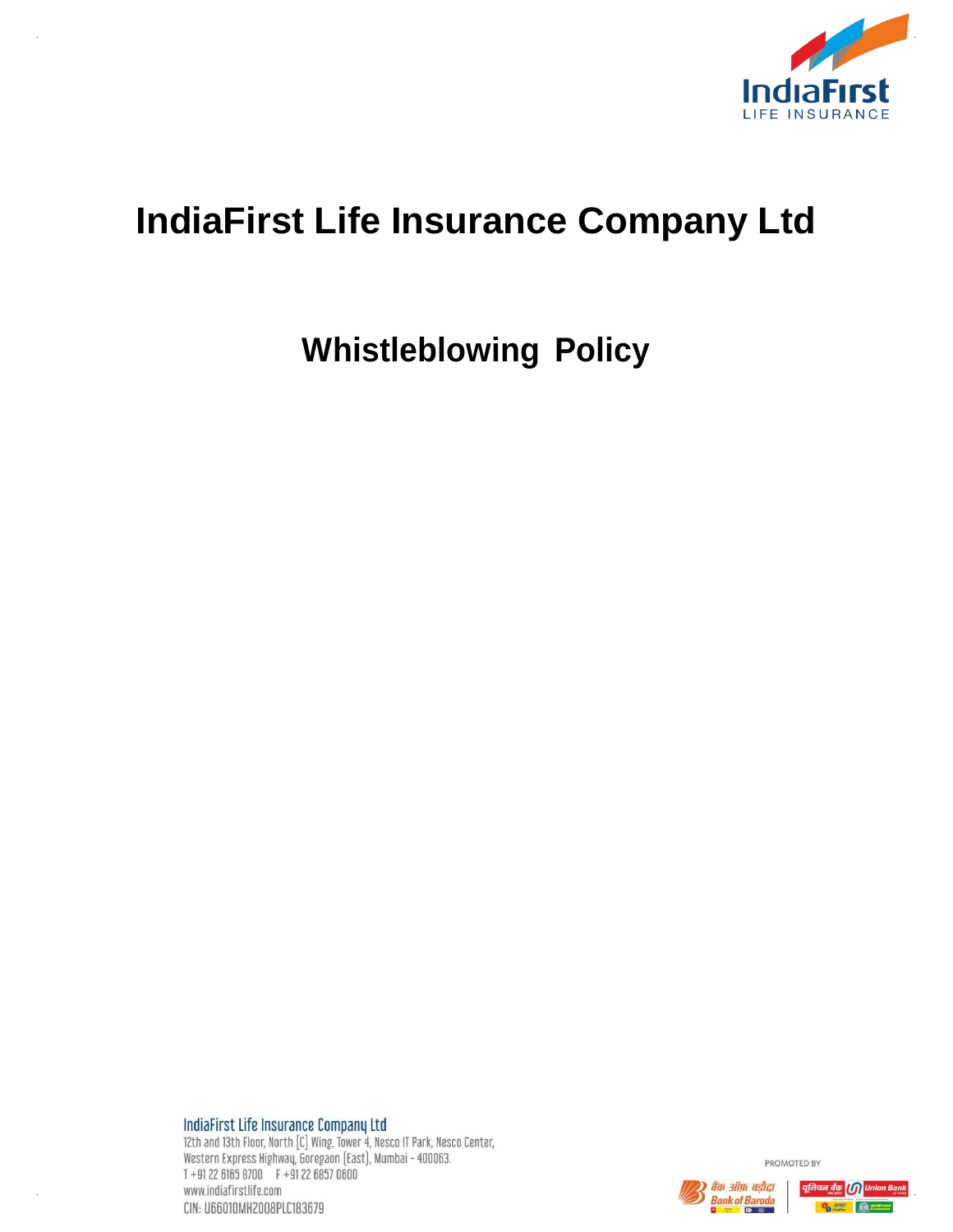

# **Table of Content**

| 1 <sub>1</sub> |  |
|----------------|--|
| 2.             |  |
| 3.             |  |
| 4.             |  |
| 5.             |  |
| 6.             |  |
| 7 <sub>1</sub> |  |
| 8.             |  |
|                |  |
| 9.             |  |
| 10.            |  |
| 11.            |  |

Page 3 of 11

PROMOTED BY

 $\bar{z}$ 



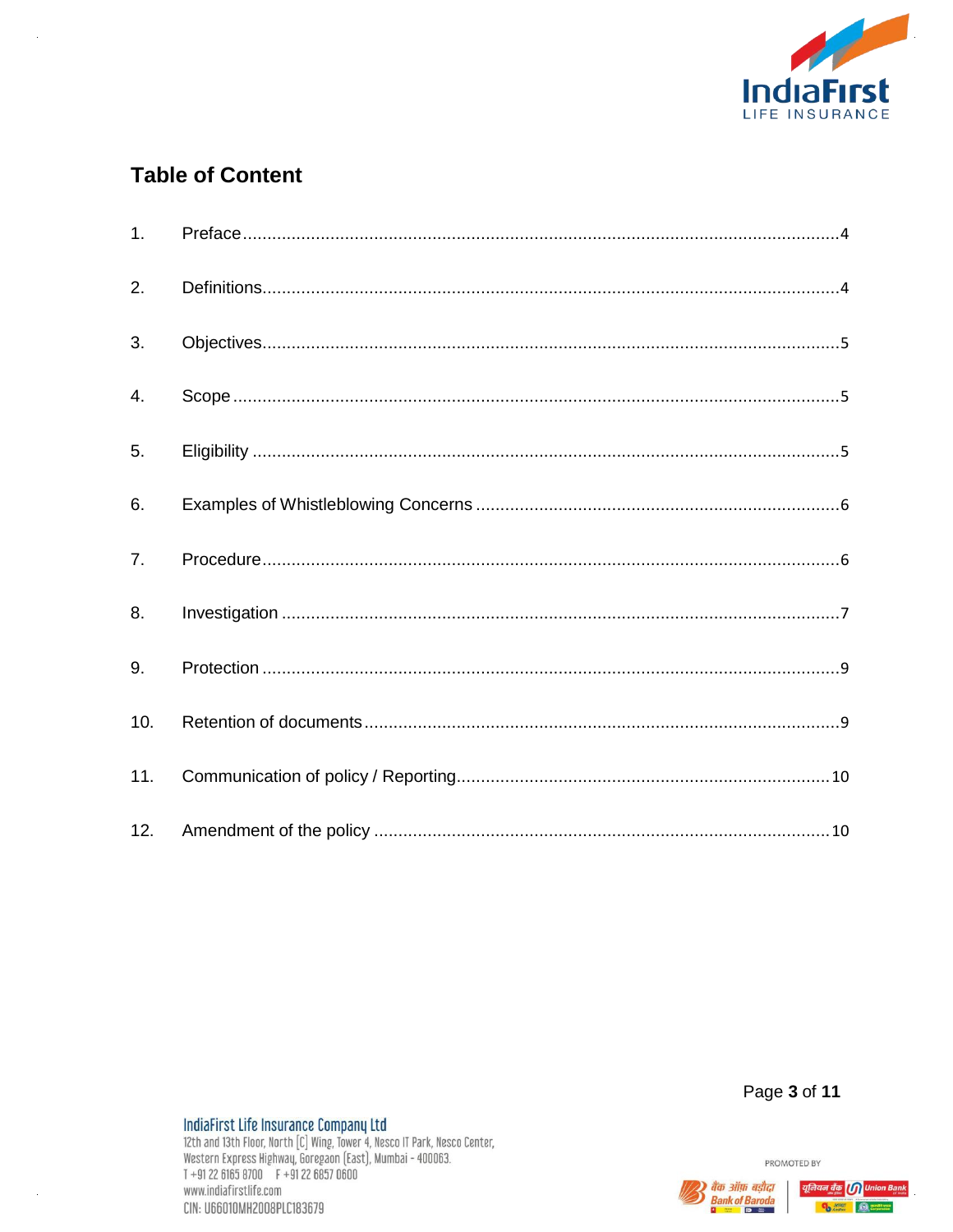

### **WHISTLEBLOWING POLICY**

#### <span id="page-2-0"></span>**1. Preface**

IndiaFirst Life Insurance Company Limited "The Company" believes in conducting its affairs in a fair and transparent manner by adopting highest standards of professionalism, honesty, integrity and ethical behaviour. The four values promoted by the Company are: Think New, Be Helpful, Be Honest, and Do More.

Insurance Regulatory and Development Authority of India (IRDAI) has in the Corporate Governance Guidelines for Insurance Company, advised insurers to put in place a Whistle blowing Policy ("the Policy"). Further the Policy complies with the requirements of the vigil mechanism as envisaged by the Companies Act, 2013 and the rules framed thereunder.

Accordingly, this Whistle blowing Policy ("the Policy") has been formulated with a view.

- to provide a mechanism for stakeholders of the Company to approach the Company to report any instance of actual or suspected fraud.
- to appropriately communicate the existence of such mechanism, within the organization and to its external stake holders.

#### <span id="page-2-1"></span>**2. Definitions**

| Whistle blower                 | Person or entity making a disclosure of any fraudulent activity<br>they have observed. Whistle blowers could be employees,<br>apprentices, trainees, contractors, contractor's employees,<br>clients, agents, vendors, internal or external auditors, law<br>enforcement/regulatory agencies or other third parties |
|--------------------------------|---------------------------------------------------------------------------------------------------------------------------------------------------------------------------------------------------------------------------------------------------------------------------------------------------------------------|
| Employee                       | Every employee of the Company, including the Directors in<br>the employment of the Company.                                                                                                                                                                                                                         |
| Investigators                  | Those persons authorized, appointed, consulted or approached<br>by the Management and may include the auditors of the<br>Company and the police.                                                                                                                                                                    |
| Protected<br><b>Disclosure</b> | Any communication made in good faith that discloses or<br>demonstrates information that may evidence fraudulent activity.                                                                                                                                                                                           |
| Member                         | A person against whom or in relation to whom a protected<br>disclosure has been made or evidence gathered during an<br>investigation.                                                                                                                                                                               |
| Policy                         | This Whistleblowing Policy                                                                                                                                                                                                                                                                                          |

Page **4** of **11**

PROMOTED BY



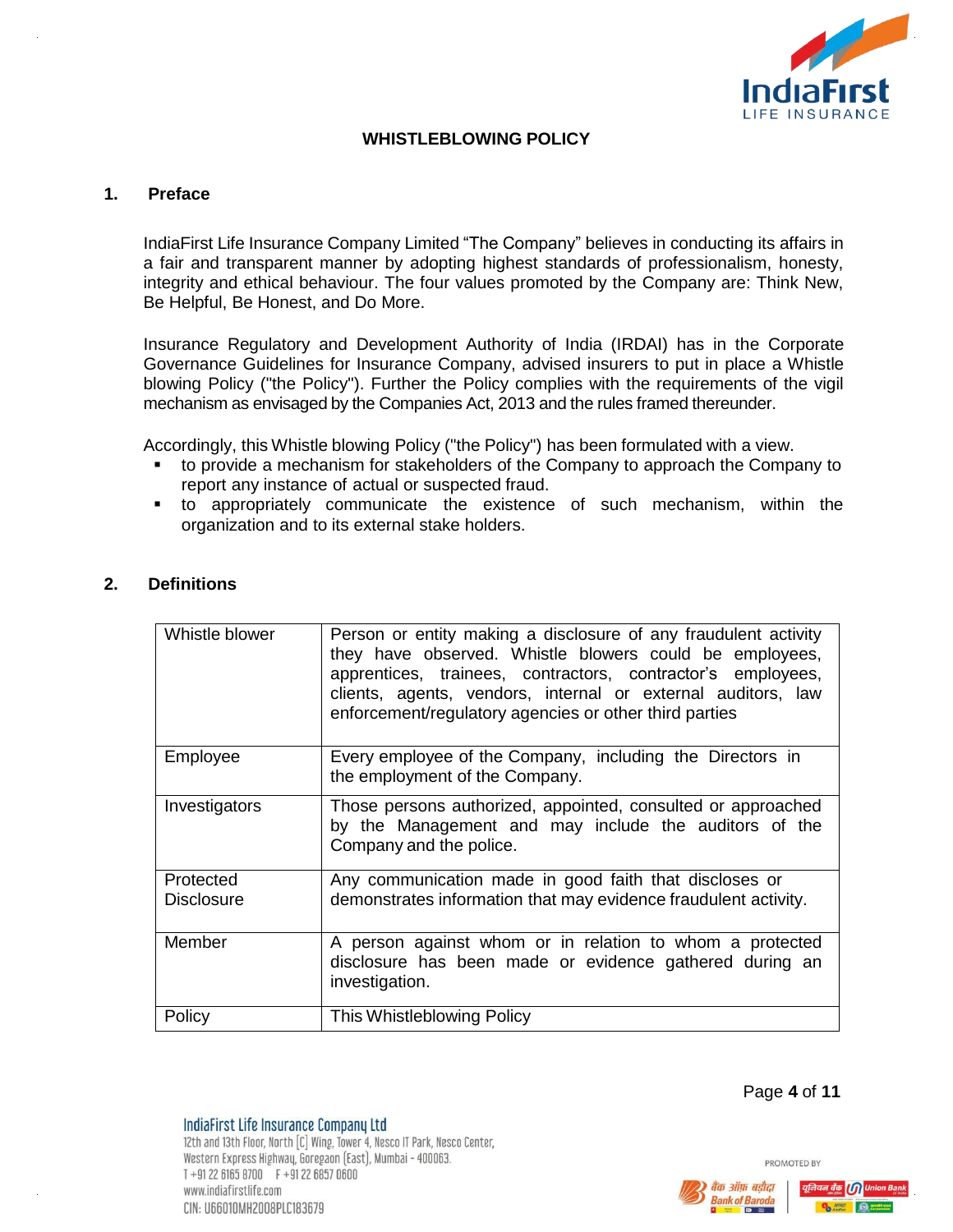

### <span id="page-3-0"></span>**3. Objectives**

The objective of this procedure is to provide clear reporting channels for whistleblowing for the stakeholders (shareholders, policyholders, employees and regulators) of the Company, who feel the need to raise matters of concern relating to the Company. The procedure promotes individual responsibility and organizational accountability; ensuring concerns are raised and dealt with constructively. The procedure aims to provide:

- Employees, apprentices, trainees, contractors, contractor's employees, clients, agents, vendors, internal or external auditors, law enforcement/regulatory agencies or other third parties with the confidence to raise concerns
- Avenues to raise those concerns and, where possible, receive feedback on any action taken
- Reassurance that those raising the concerns will be protected from possible reprisal or detriment if they have raised a concern in good faith
- Enhanced detection and investigation of malpractice

#### <span id="page-3-1"></span>**4. Scope**

- The Policy applies only to matters where the financial and other interests of the Company are at risk due to an act of commission or omission by the Member.
- The Whistle-blower's role is that of a reporting party with reliable and truthful information. They are not required or expected to act as investigators or finders of facts, nor would they determine the appropriate corrective or remedial action that may be warranted in each case.
- Whistle blowers should not act on their own in conducting any investigative activities, nor do they have a right to participate in any investigative activities other than as requested by the Investigators.

# <span id="page-3-2"></span>**5. Eligibility**

All Employees and stakeholders of the Company are eligible to make protected disclosures under the Policy. If any subordinate observes any fraudulent activity or if any such activity has come to his knowledge, it shall be their duty to report the protected disclosures. The protected disclosures shall be in relation to matters concerning the Company.

#### **Disqualifications**

- While it will be ensured that genuine Whistle blowers are accorded complete protection from any kind of unfair treatment as herein set out, any abuse of this protection will warrant disciplinary action by the Company.
- Protection under this Policy would not mean protection from disciplinary action arising out of false allegations made by a Whistle blower knowing it to be false and with a mala fide intention.
- Whistle blowers who make three or more Protected Disclosures, which have been

Page **5** of **11**

IndiaFirst Life Insurance Company Ltd 12th and 13th Floor, North [C] Wing, Tower 4, Nesco IT Park, Nesco Center, Western Express Highway, Goregaon (East), Mumbai - 400063. T +91 22 6165 8700 F +91 22 6857 0600 www.indiafirstlife.com CIN: U66010MH2008PLC183679



क ऑफ़ बड़ौदा

**Bank of Baroda** 

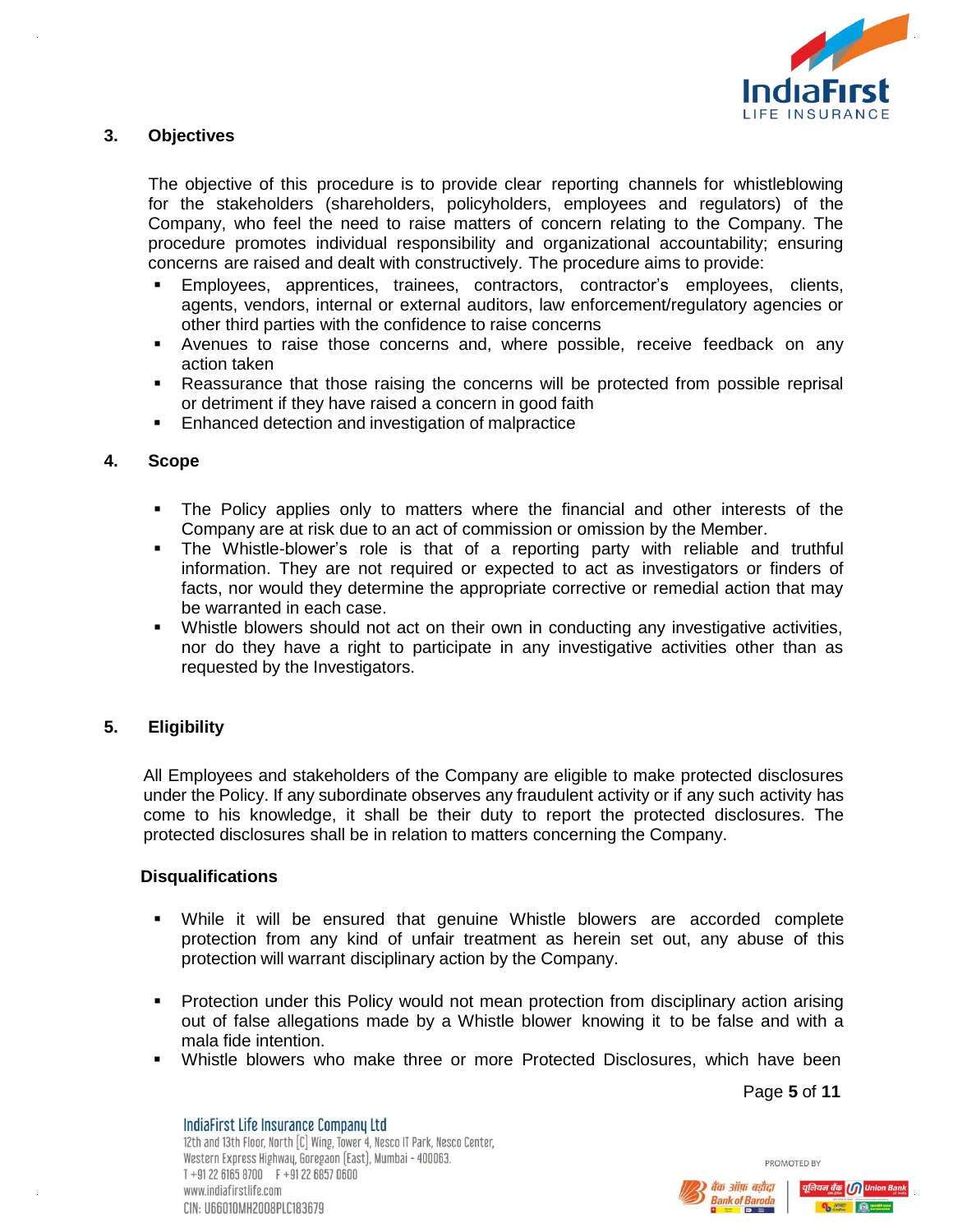

subsequently found to be mala fide, frivolous, baseless, malicious, or reported otherwise than in good faith, the Company may take/recommend appropriate disciplinary action.

# <span id="page-4-0"></span>**6. Examples of Whistleblowing Concerns**

Whistleblowing under this policy is where the Whistle blower raises genuine concerns about wrongdoing. Examples of concern relevant to this policy include:

- Fraud or financial irregularity
- **Corruption, bribery or blackmail**
- If a criminal offence has been committed, is being committed or is likely to be committed.
- **If a miscarriage of justice has occurred, is occurring or is likely to occur.**
- **Failure to comply with a legal or regulatory obligation**
- Concealment of any of the above.
- Breach of Code of Conducts
- **Breach of Company's Policy and Governing Procedures**
- Knowingly breaching law of the land or regulation (such as AML, KYC etc)
- Abuse of Power
- **Fraudulent and Corrupt practices**
- Dangerous practice(s) likely to cause physical harm / damage to any person / property

#### <span id="page-4-1"></span>**7. Procedure**

All Protected Disclosures may be addressed to the designated officer -Chief Risk Officer.

- Alternatively, the Whistle blower also has the discretion to send all Protected Disclosures to specific email ID or speak out at a designated telephone number where the concerns may be recorded.
- All Protected Disclosures made to the Chief Risk Officer shall first be reviewed to establish a prima facie case through a process of fact finding. Appropriate care shall be taken to keep the identity of the Whistle blower and the sensitive information provided by the Whistle blower confidential.
- In case the concern does not fall within the ambit of the Whistleblowing Policy, the sender should be informed that the concern is being forwarded to the appropriate department/authority for further action, as may be deemed necessary.
- After establishing a prima facie case, the Member will be informed of receipt of Protected Disclosure, giving him an opportunity to present his case before the Vigilance and Ethics Committee
- Bases the information collected both from the Whistle blower and through other

Page **6** of **11**

PROMOTED BY

IndiaFirst Life Insurance Company Ltd 12th and 13th Floor, North [C] Wing, Tower 4, Nesco IT Park, Nesco Center, Western Express Highway, Goregaon (East), Mumbai - 400063. T +91 22 6165 8700 F +91 22 6857 0600 www.indiafirstlife.com CIN: U66010MH2008PLC183679



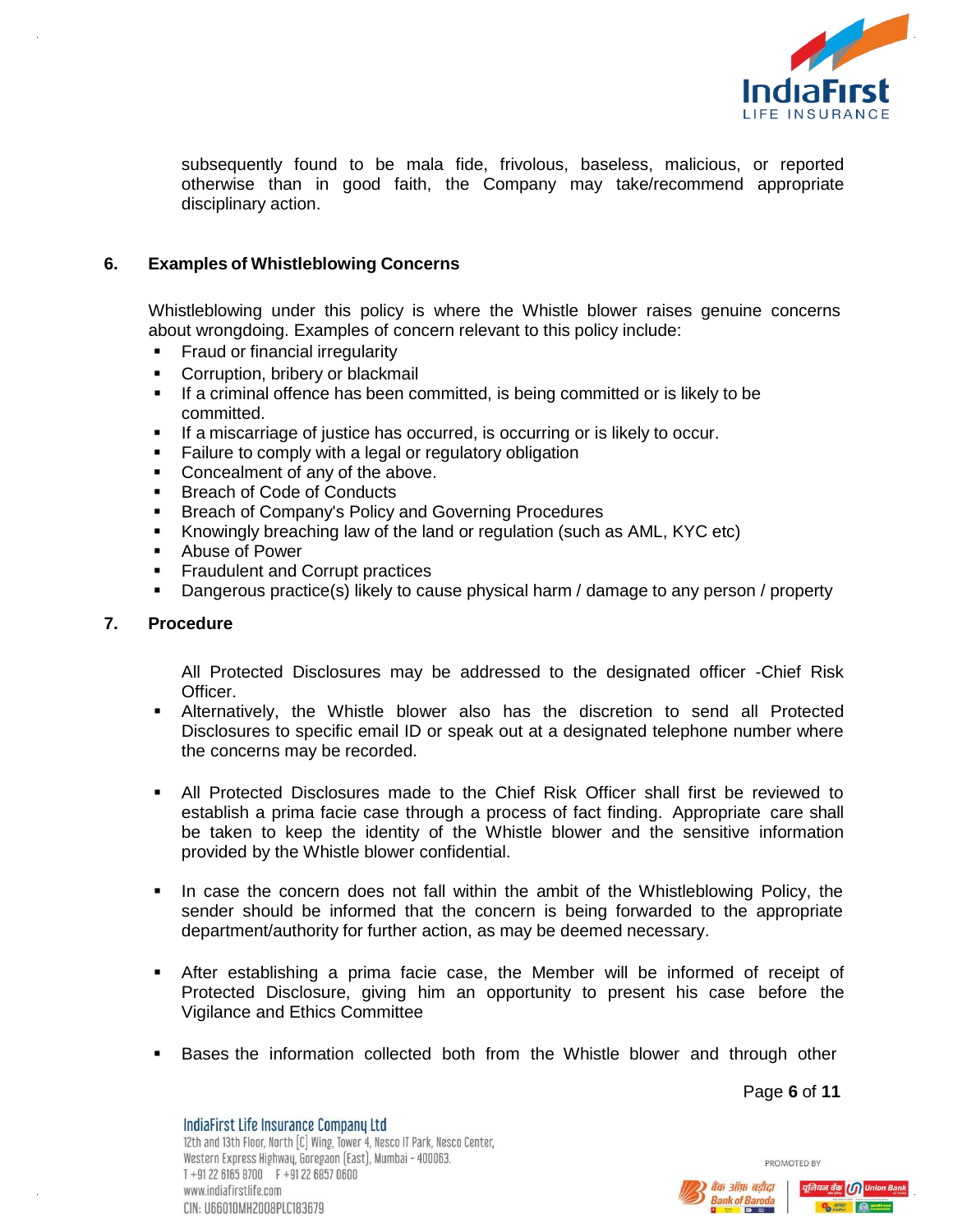

relevant sources, and after considering the explanation provided by the Member, on merits, the matter may be dropped or further investigation carried out by the Vigilance and Ethics Committee or through its appointed Investigators, as deemed necessary. Appropriate care shall be taken to keep the identity of Whistle blower and the sensitive information provided by the Whistle blower confidential.

- Appropriate care shall also be taken during the process of fact-finding and investigation to protect the reputation and dignity of both the Company and the Member until he/she is proved guilty.
- Wherever necessary, steps shall be taken to disengage or neutralize any possible influence the Member may have on the fact-finding/investigation process.
- **Protected Disclosures may be addressed to** 
	- Whistleblowing Cell IndiaFirst Life Insurance Company Limited 12th and 13th Floor, North [C] Wing, Tower 4, NESCO IT Park, Nesco Center Western Express Highway, Goregaon (East), Mumbai - 400 063
	- To the IndiaFirst Life mailbox: Email id: whistle.blower@indiafirstlife.com
	- Or to Whistleblowing Telephone Number: +91 22 6857 0 521
- Protected Disclosures should preferably be reported in writing to ensure a clear understanding of the issues raised and should either be typed or written in a legible handwriting in English or Hindi.
- The Whistle blower needs to disclose his identity while forwarding the Protected Disclosure. Necessary protection will be provided to the Whistle Blower revealing his identity.
- To establish a prima facie case, the Protected Disclosures should be factual and not speculative or in a conclusion and should contain as much specific information as possible to assess the nature, gravity and urgency of the matter.

#### <span id="page-5-0"></span>**8. Investigation**

All protected disclosures where a prima facie case has been established by the Chief Risk Officer will be thoroughly investigated to bring the matter to its logical conclusion. If any complaint is received against the members of the Vigilance and Ethics Committee, then the concerned person will not participate in the discussion on the case and then report the matter to the Audit Committee.

 The decision to find the facts or to investigate is by itself not an accusation and is to be treated as a neutral process to verify the case. The outcome of the investigation

Page **7** of **11**

PROMOTED BY

IndiaFirst Life Insurance Company Ltd 12th and 13th Floor, North [C] Wing, Tower 4, Nesco IT Park, Nesco Center, Western Express Highway, Goregaon (East), Mumbai - 400063. T +91 22 6165 8700 F +91 22 6857 0600 www.indiafirstlife.com CIN: U66010MH2008PLC183679

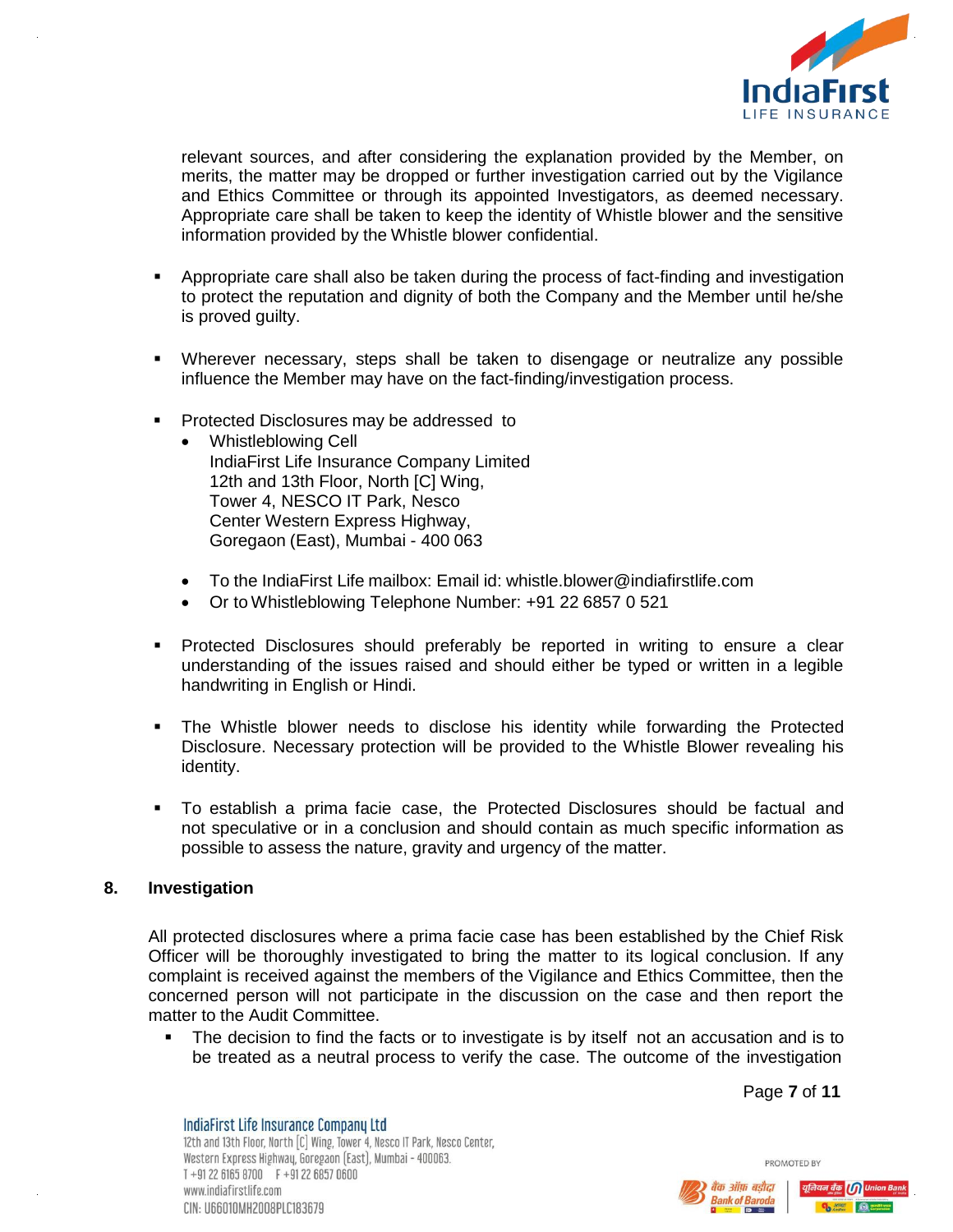

may or may not support the conclusion of the Whistle blower that an improper act was committed.

- The identity of a Member and the Whistle blower will be kept confidential to the extent possible given the legitimate needs of law and the investigation.
- Once a prima facie case is established relating to the protected disclosure, Members will normally be informed of the allegations before the commencement of the process of further investigation and shall be given adequate opportunity to defend themselves during the investigation. Reporting Managers, peers, subordinates of the members, stakeholders and third parties may also be contacted on merits to establish the veracity of a protected disclosure.
- Members shall have a duty to co-operate during the investigation and such person shall have a reasonable opportunity of being heard and have a right to consult, at his own cost, any person or persons of their choice, other than the Investigators.
- Members have a responsibility not to interfere with the investigation. Evidence shall not be withheld, destroyed or tampered with, and witnesses shall not be influenced, coached, threatened or intimidated by the Member.
- Unless there are compelling reasons not to do so, Members will be given the opportunity to respond to material findings contained in an investigation report. No allegation of wrongdoing against a Member shall be established unless there is sustainable evidence in support of the allegation.
- Members have a right to be informed of the outcome of the investigation.
- The Vigilance and Ethics Committee shall ensure that the investigation is completed within 60 (sixty) days or within such time as is necessary, of the receipt of the protected disclosure and submit the report to the Audit Committee in the forthcoming Audit Committee meeting. However, Vigilance and Ethics Committee may extend the period of investigation, depending upon the complexity of the case.
- Decision on the report would be taken by the Vigilance and Ethics Committee within 30 days from the date of submission of the report to Audit Committee.
- On the completion of investigation, it would be the responsibility of the Vigilance and Ethics Committee to recommend a suitable action and advise the concerned Department Head to take suitable corrective measures to avoid recurrence of such protected disclosure and take appropriate action against the alleged person.
- The Vigilance and Ethics Committee shall report to the Audit Committee of the Board. A half yearly summary containing the details like "the number of complaints received, redressed and pending shall be placed at the meeting of the Audit Committee for noting. This is following Section 177(9 & 10) of The Companies Act 2013, which

Page **8** of **11**

PROMOTED BY

IndiaFirst Life Insurance Company Ltd 12th and 13th Floor, North [C] Wing, Tower 4, Nesco IT Park, Nesco Center, Western Express Highway, Goregaon (East), Mumbai - 400063. T +91 22 6165 8700 F +91 22 6857 0600 www.indiafirstlife.com CIN: U66010MH2008PLC183679



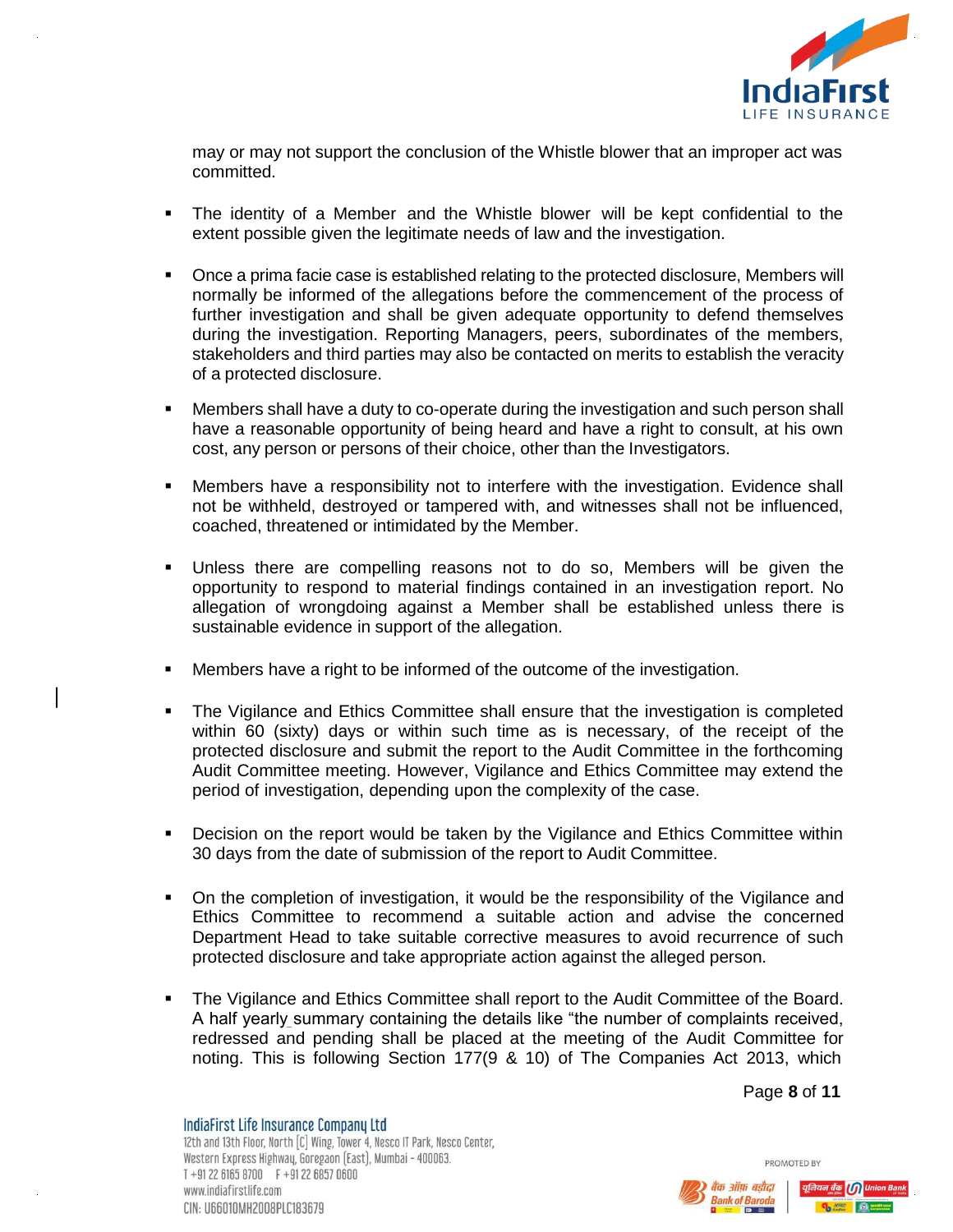

states as follows:

Section 177(9): Every listed company or such class or classes of companies, as may be prescribed, shall establish a vigil mechanism for directors and employees to report genuine concerns in such manner as may be prescribed.

Section 177(10): The vigil mechanism under sub-section (9) shall provide for adequate safeguards against victimization of persons who use such mechanism and make provision for direct access to the Chairperson of the Audit Committee in appropriate or exceptional cases.

#### <span id="page-7-0"></span>**9. Protection**

- No unfair treatment will be meted out to a Whistle blower or to the Members against whom the allegations have not been proved by virtue of his/her having participated in a fact- finding or investigation process relating to a protected disclosure under this Policy. The Company, as a policy, condemns any kind of discrimination, harassment, victimization or any other unfair employment practice being adopted against any Member.
	- o Complete protection will, therefore, be given to all against any unfair practice like retaliation, threat or intimidation of termination/suspension of service, disciplinary action, transfer, demotion, refusal of promotion, or the like including any direct or indirect use of authority to obstruct employees' right to continue to perform their duties including making further Protected Disclosures.
	- $\circ$  The Company will take steps to minimize difficulties, which the Whistle blower may experience as a result of making the protected disclosure. Thus, if the Whistle blower is required to give evidence in criminal or disciplinary proceedings, the Company will arrange for the Whistle blower to receive advice about the process to be followed.
- A Whistle blower or a Member against whom allegations have not been proved may report any violation of the above clause to the Vigilance and Ethics Committee who shall investigate the same and recommend suitable action to the management.
- The identity of the Whistle blower shall be kept confidential to the extent possible and as permitted under law. Whistle blowers are cautioned that their identity may become known for reasons outside the control of the Vigilance and Ethics Committee (e.g., during investigations carried out by Investigators).
- Any other Employee assisting in the said investigation shall also be protected to the same extent as the Whistle blower.

#### <span id="page-7-1"></span>**10. Retention of documents**

All Protected Disclosures in writing or documented along with the results of investigation relating thereto shall be retained by the Company, for a minimum period of eight years from

Page **9** of **11**

PROMOTED BY

IndiaFirst Life Insurance Company Ltd 12th and 13th Floor, North [C] Wing, Tower 4, Nesco IT Park, Nesco Center, Western Express Highway, Goregaon (East), Mumbai - 400063. T +91 22 6165 8700 F +91 22 6857 0600 www.indiafirstlife.com CIN: U66010MH2008PLC183679